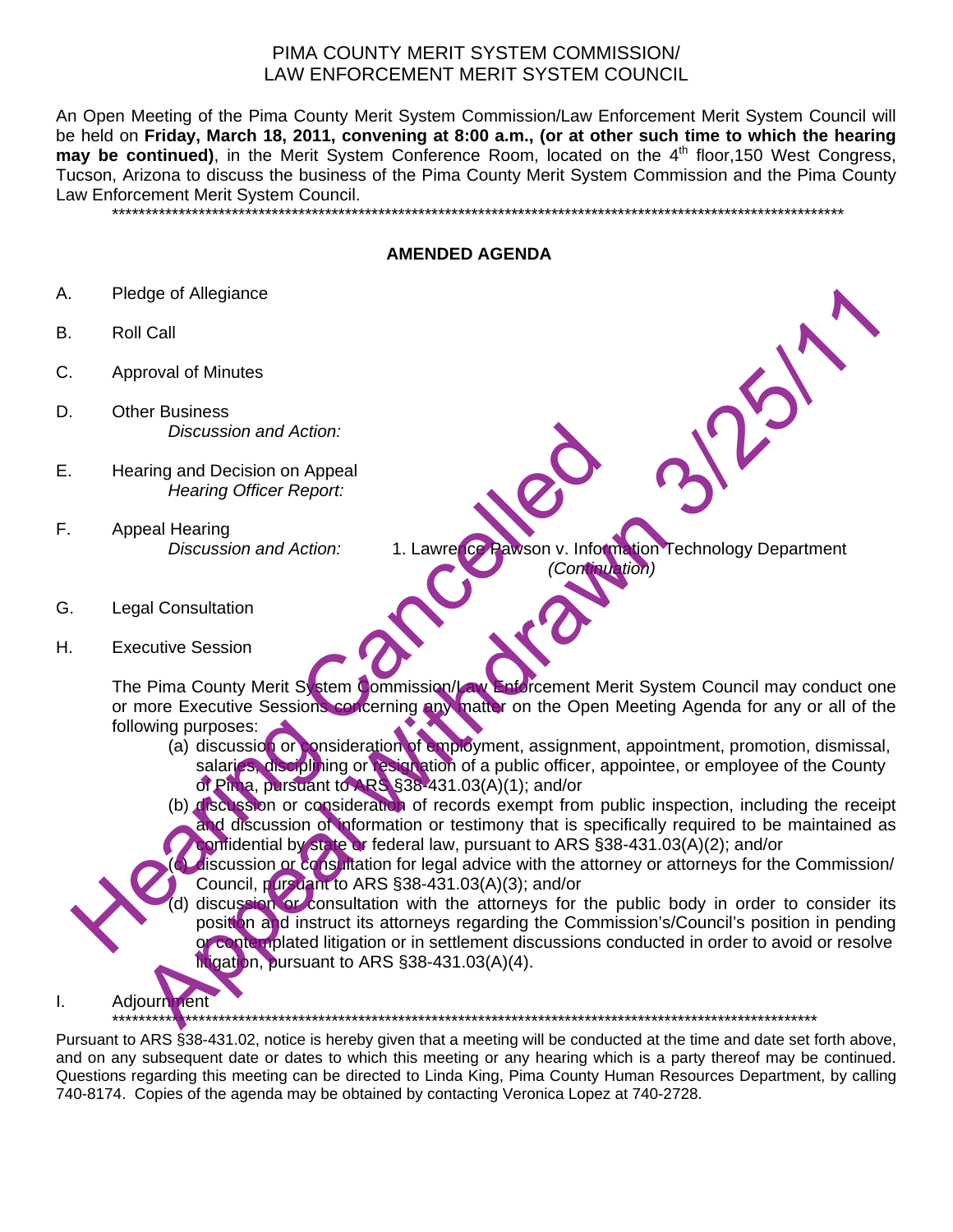## PIMA COUNTY MERIT SYSTEM COMMISSION/ LAW ENFORCEMENT MERIT SYSTEM COUNCIL

An Open Meeting of the Pima County Merit System Commission/Law Enforcement Merit System Council will be held on **Tuesday, March 15, 2011, Friday, March 18, 2011, Monday, March 21, 2011 and Wednesday, March 23, 2011 convening at 9:00 a.m., (or at other such time to which the hearing may be continued)**, in the Merit System Conference Room, located on the 4<sup>th</sup> floor,150 West Congress, Tucson, Arizona to discuss the business of the Pima County Merit System Commission and the Pima County Law Enforcement Merit System Council.

\*\*\*\*\*\*\*\*\*\*\*\*\*\*\*\*\*\*\*\*\*\*\*\*\*\*\*\*\*\*\*\*\*\*\*\*\*\*\*\*\*\*\*\*\*\*\*\*\*\*\*\*\*\*\*\*\*\*\*\*\*\*\*\*\*\*\*\*\*\*\*\*\*\*\*\*\*\*\*\*\*\*\*\*\*\*\*\*\*\*\*\*\*\*\*\*\*\*\*\*\*\*\*\*\*\*\*\*\*\*

- **AMENDED AGENDA**
- A. Pledge of Allegiance
- B. Roll Call
- C. Approval of Minutes
	- 1. Open Meeting Minutes of February 22, 2011 4. Executive Session Minutes of February 24, 2011 (1)
	- 2. Open Meeting Minutes of February 23, 2011 5. Executive Session Minutes of February 24, 2011 (2)
	- 3. Open Meeting Minutes of February 24, 2011 6. Executive Session Minutes of February 24, 2011 (3)
- D. Other Business *Discussion and Action:*
- E. Hearing and Decision on Appeal *Hearing Officer Report:*
- F. Appeal Hearing<br>Discussion and Action:
- 
- **Wrence Pawson v. Information Technology Department**  *(Continuation)*

- G. Legal Consultation
- H. Executive Session

The Pima County Merit System Commission/Law Enforcement Merit System Council may conduct one or more Executive Sessions concerning any matter on the Open Meeting Agenda for any or all of the following purposes: MethOLD AGENDIA<br>
2016 Collection of Minutes of February 22, 2011<br>
2016 Collection Minutes of February 22, 2011<br>
2016 Collection Securities Securities Securities Securities Securities Securities Securities Securities of Feb

- discussion or consideration of employment, assignment, appointment, promotion, dismissal, salaries, disciplining or resignation of a public officer, appointee, or employee of the County of Pima, pursuant to ARS §38-431.03(A)(1); and/or
- (b) discussion or consideration of records exempt from public inspection, including the receipt and discussion of information or testimony that is specifically required to be maintained as confidential by state or federal law, pursuant to ARS §38-431.03(A)(2); and/or
- (c) discussion or consultation for legal advice with the attorney or attorneys for the Commission/ Council, pursuant to ARS §38-431.03(A)(3); and/or
- (d) discussion or consultation with the attorneys for the public body in order to consider its position and instruct its attorneys regarding the Commission's/Council's position in pending or contemplated litigation or in settlement discussions conducted in order to avoid or resolve litigation, pursuant to ARS §38-431.03(A)(4).
- I. Adjournment

\*\*\*\*\*\*\*\*\*\*\*\*\*\*\*\*\*\*\*\*\*\*\*\*\*\*\*\*\*\*\*\*\*\*\*\*\*\*\*\*\*\*\*\*\*\*\*\*\*\*\*\*\*\*\*\*\*\*\*\*\*\*\*\*\*\*\*\*\*\*\*\*\*\*\*\*\*\*\*\*\*\*\*\*\*\*\*\*\*\*\*\*\*\*\*\*\*\*\*\*\*\*\*\*\*\*

Pursuant to ARS §38-431.02, notice is hereby given that a meeting will be conducted at the time and date set forth above, and on any subsequent date or dates to which this meeting or any hearing which is a party thereof may be continued. Questions regarding this meeting can be directed to Linda King, Pima County Human Resources Department, by calling 740-8174. Copies of the agenda may be obtained by contacting Veronica Lopez at 740-2728.